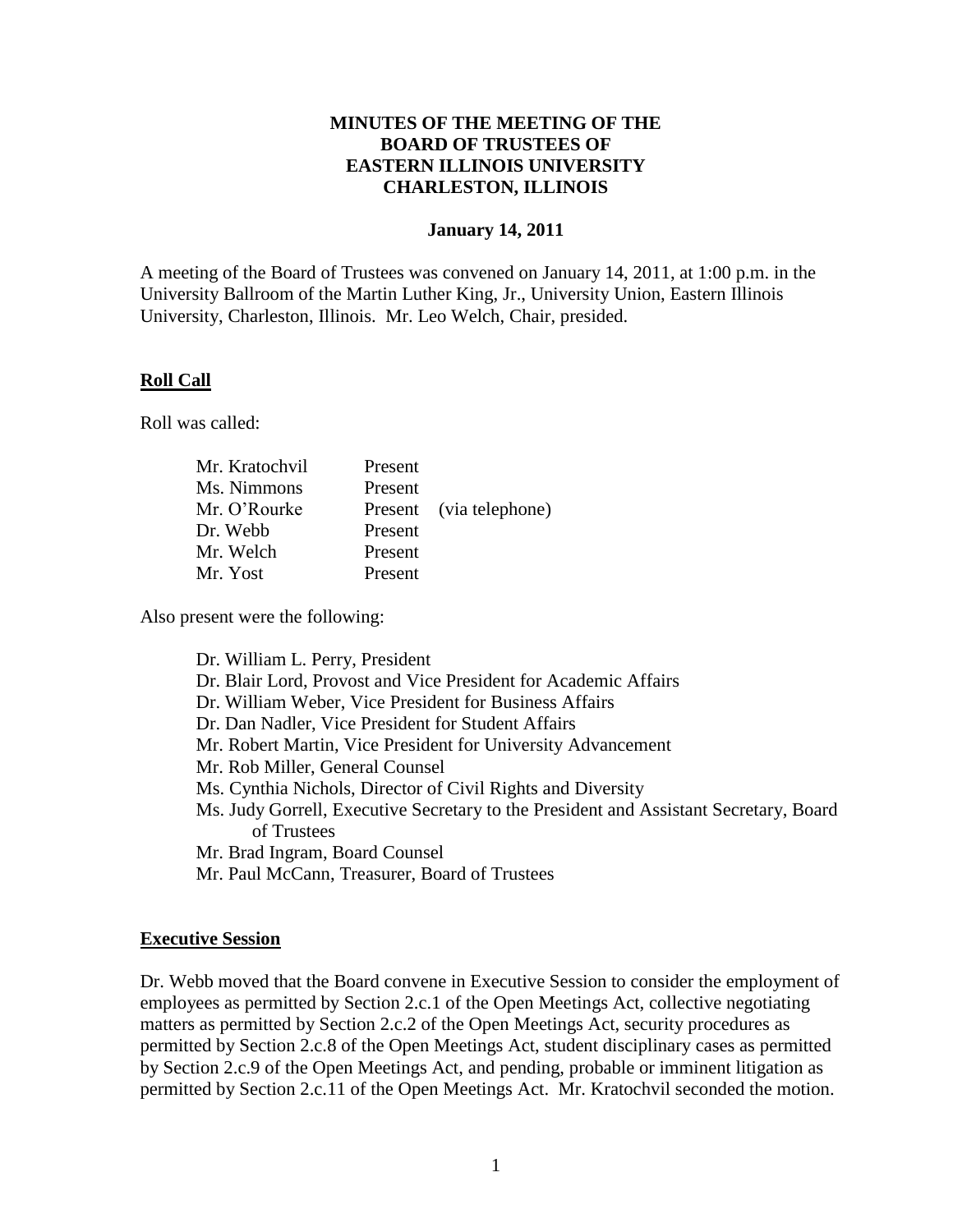Roll was called and the vote was as follows:

| Mr. Kratochvil | <b>Yes</b> |
|----------------|------------|
| Ms. Nimmons    | Yes        |
| Mr. O'Rourke   | <b>Yes</b> |
| Dr. Webb       | <b>Yes</b> |
| Mr. Welch      | Yes        |
| Mr. Yost       | Yes        |

Motion carried.

Mr. Yost moved to reconvene in Open Session. Ms. Nimmons seconded the motion.

Roll was called and the vote was as follows:

| Mr. Kratochvil | Yes        |
|----------------|------------|
| Ms. Nimmons    | <b>Yes</b> |
| Mr. O'Rourke   | Yes        |
| Dr. Webb       | Yes        |
| Mr. Welch      | Yes        |
| Mr. Yost       | <b>Yes</b> |

Motion carried.

Mr. O'Rourke left the meeting at 1:30 p.m.

### **Action Items**

1. Ms. Nimmons moved to approve the minutes of the Board Meeting on November 19, 2010. Mr. Kratochvil seconded the motion.

Roll was called and the vote was as follows:

| Mr. Kratochvil | <b>Yes</b> |
|----------------|------------|
| Ms. Nimmons    | Yes        |
| Dr. Webb       | <b>Yes</b> |
| Mr. Yost       | <b>Yes</b> |
| Mr. Welch      | Yes.       |

Motion carried.

2. Mr. Yost moved to approve the purchase of the Woodchip Biomass Boiler Fuel contract for the new Renewable Energy Center. The contract is for the purchase of 27,000 tons annually, and the contract period is February 1, 2011 through June 30, 2015 with the University's option to renew for two additional two-year periods and one additional one-year period. The cost for the base term contract is \$5,009,497.76 (cost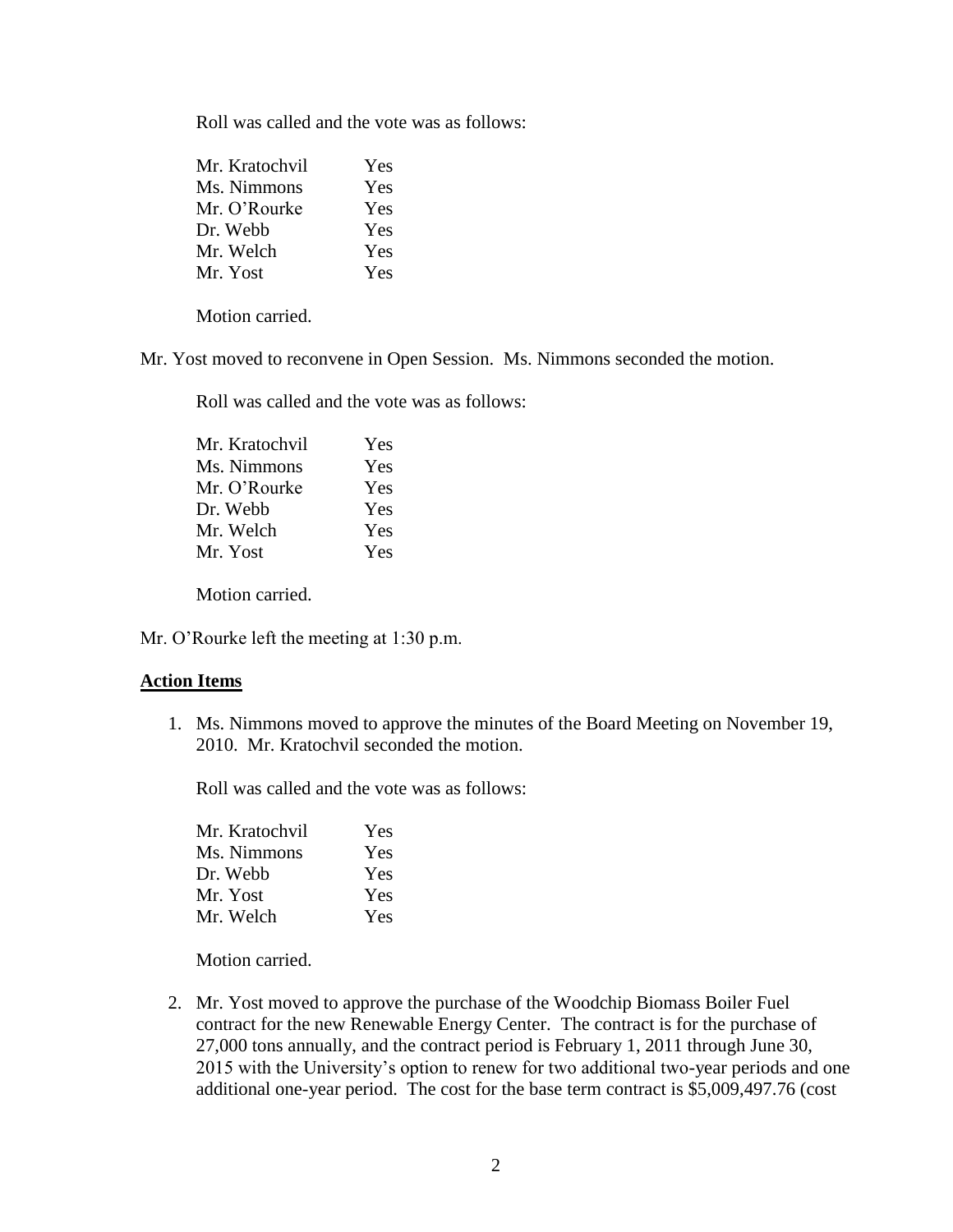may increase/decrease with a fuel adjustment cost based on a \$2.99 price per gallon base). The two-year option period cost may increase up to 8% and the one-year option period cost may increase up to 6%. The recommended vendor is Foster Brothers Wood Products from Auxvasse, Missouri. The source of funds is both appropriated and local funds. Ms. Nimmons seconded the motion.

Roll was called and the vote was as follows:

| Mr. Kratochvil | Yes |
|----------------|-----|
| Ms. Nimmons    | Yes |
| Dr. Webb       | Yes |
| Mr. Welch      | Yes |
| Mr. Yost       | Yes |

Motion carried.

3. Dr. Webb moved to approve the increase in housing rates effective Fall Semester 2011. Ms. Nimmons seconded the motion.

## **HOUSING RATES**

### **RESIDENCE HALLS & GREEK COURT (Effective Fall Semester 2011)**

|                                                                                                                                              | <b>CURRENT</b> | <b>INCREASE</b> | <b>PROPOSED</b> |                              |
|----------------------------------------------------------------------------------------------------------------------------------------------|----------------|-----------------|-----------------|------------------------------|
| 7 Plus Meal Option/Semester<br>7 Dining Center Meals per Week plus<br>\$200 Dining Dollars per Semester plus<br>2 Bonus Meals per Semester   | \$3,808        | \$133           | \$3,941         | (Rm \$2,758/Bd<br>\$1,183    |
| 10 Plus Meal Option/Semester<br>10 Dining Center Meals per Week plus<br>\$60 Dining Dollars per Semester plus<br>3 Bonus Meals per Semester  | \$3,977        | \$139           | \$4,116         | (Rm \$2,758/Bd<br>\$1,358    |
| 12 Plus Meal Option/Semester<br>12 Dining Center Meals per Week plus<br>\$100 Dining Dollars per Semester plus<br>4 Bonus Meals per Semester | \$4,127        | \$144           | \$4,271         | (Rm \$2,758/Bd<br>\$1,513)   |
| 15 Plus Meal Option/Semester<br>15 Dining Center Meals per Week plus<br>\$140 Dining Dollars per Semester plus<br>5 Bonus Meals per Semester | \$4,292        | \$150           | \$4,442         | (Rm \$2,758/Bd<br>$$1,684$ ) |

The Plus Meal Option permits each student with a board plan to use a specified number of Dining Dollars for any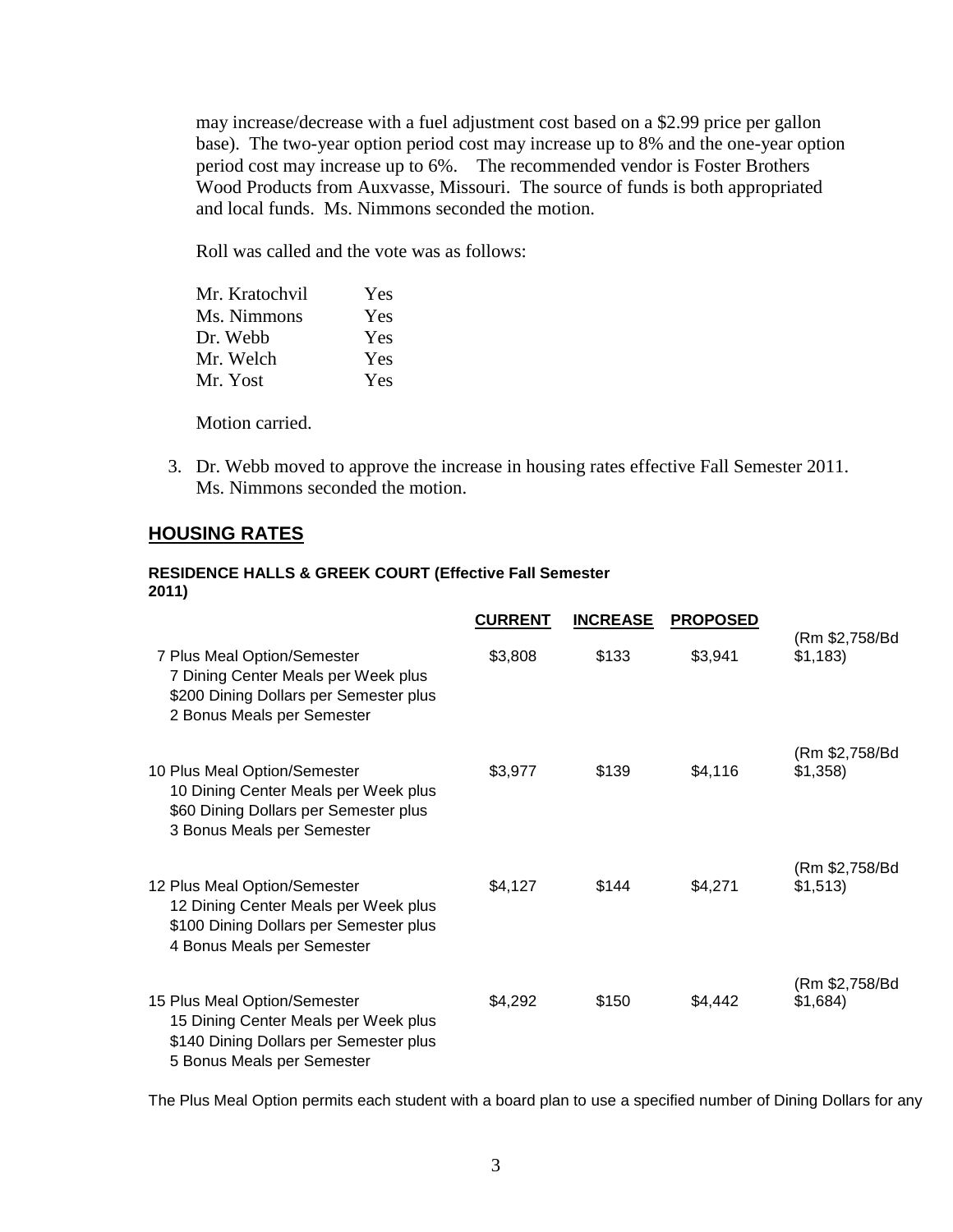of the following: 1) Purchases at the Food Court within the University Union; 2) Purchases at our two residence hall convenience centers; 3) Purchases at Panther Pantry and Java B&B in the University Union; 4) Meals for a guest in any Dining Center when accompanied by the student; 5) Additional meals for the student in any Dining Center. Bonus Meals allows the plan holder to use those meals for a guest or for themselves if they run out of meals.

| Double Room as Single (per Semester)<br>Triple Room as Double (per Semester) | <b>CURRENT</b><br>\$800<br>\$450 | <b>INCREASE</b><br>\$50<br>\$0 | <b>PROPOSED</b><br>\$850<br>\$450 |
|------------------------------------------------------------------------------|----------------------------------|--------------------------------|-----------------------------------|
| <b>Summer Room and Board</b>                                                 | <b>CURRENT</b>                   | <b>INCREASE</b>                | <b>PROPOSED</b>                   |
| 2012 Summer - 4 week - Single Room                                           | \$883                            | \$31                           | \$914                             |
| 2012 Summer - 4 week - Double Room                                           | \$706                            | \$25                           | \$731                             |
| 2012 Summer - 6 week - Single Room                                           | \$1,325                          | \$46                           | \$1,371                           |
| 2012 Summer - 6 week - Double Room                                           | \$1,058                          | \$37                           | \$1,095                           |
| 2012 Summer - 8 week - Single Room                                           | \$1,767                          | \$62                           | \$1,829                           |
| 2012 Summer - 8 week - Double Room                                           | \$1,411                          | \$49                           | \$1,460                           |

NOTE: 12 Plus Meal Plan is the only option offered during Summer Sessions

#### **UNIVERSITY APARTMENTS (Monthly rates will be effective August 15, 2011)**

| <b>CURRENT</b> | <b>INCREASE</b> | <b>PROPOSED</b> |
|----------------|-----------------|-----------------|
|                |                 |                 |
|                |                 | \$4.284         |
| \$4,372        | \$132           | \$4,504         |
| \$3,890        | \$118           | \$4,008         |
|                |                 |                 |
| \$438          | \$13            | \$451           |
| \$460          | \$14            | \$474           |
| \$409          | \$13            | \$422           |
|                | \$4,158         | \$126           |

#### **UNIVERSITY COURT - 2011-2012 Academic Year Rates (Effective August 1, 2011)**

Per resident, per semester, based on double occupancy

|                                          | <b>CURRENT</b> | <b>INCREASE</b> | <b>PROPOSED</b> |
|------------------------------------------|----------------|-----------------|-----------------|
| 2 Bedroom, 1 Bath, No Balcony            | \$2,461        | \$49            | \$2,510         |
| 2 Bedroom, 1 Bath, Balcony               | \$2,610        | \$52            | \$2,662         |
| 2 Bedroom, 1 1/2 Bath, No Balcony        | \$2,648        | \$52            | \$2,700         |
| 2 Bedroom, 1 1/2 Bath, Balcony           | \$2,743        | \$54            | \$2,797         |
| 1 Bedroom, 1 Bath, No Balcony            | \$2.844        | \$56            | \$2,900         |
| Studio                                   | \$2,331        | \$46            | \$2,377         |
| 3 Bedroom, 1 Bath                        | \$3,116        | \$62            | \$3,178         |
| <b>Fall 2011 Semester Only Contracts</b> |                |                 |                 |
| 2 Bedroom, 1 Bath, No Balcony            | \$2.707        | \$54            | \$2.761         |
| 2 Bedroom, 1 Bath, Balcony               | \$2.871        | \$57            | \$2.928         |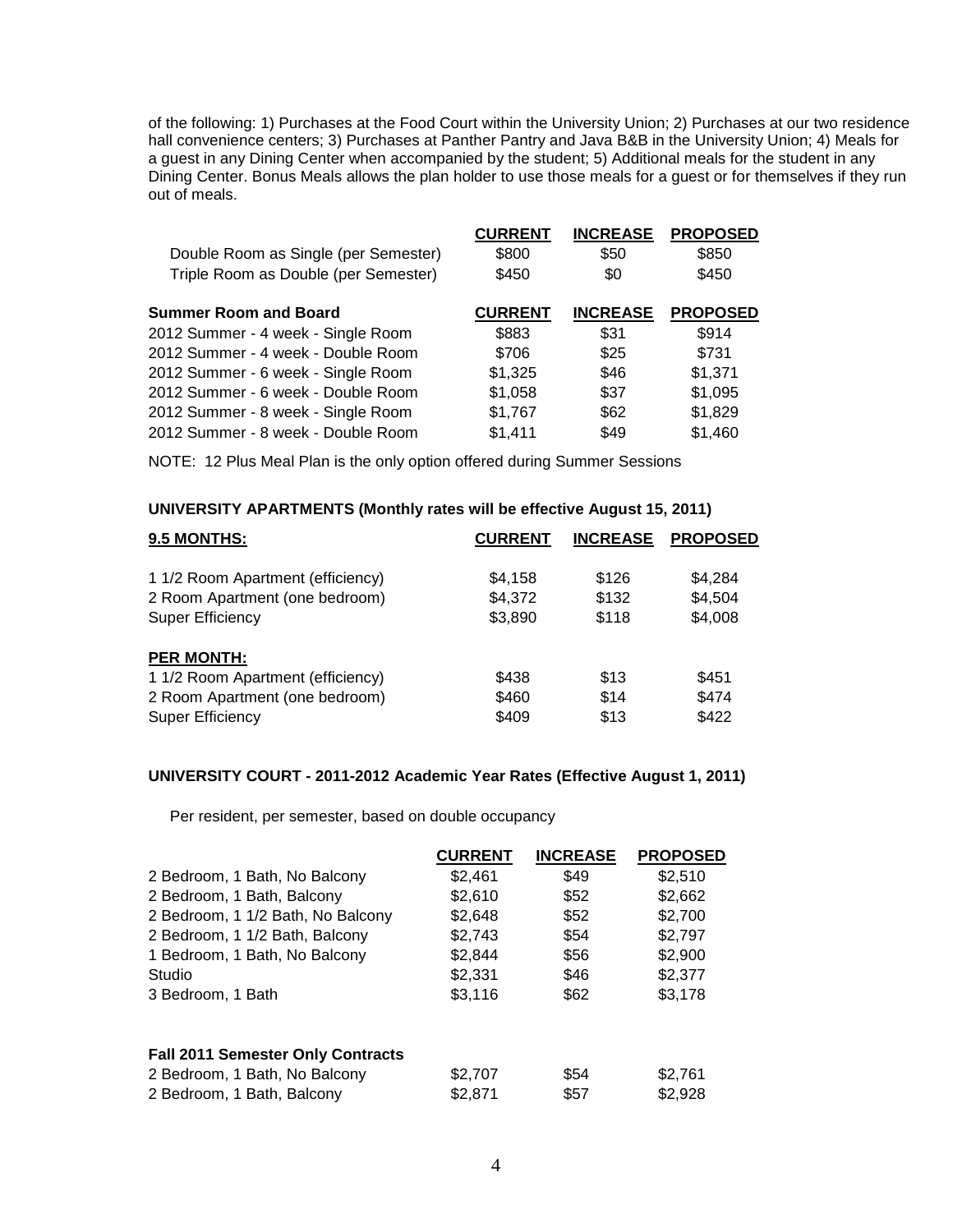| 2 Bedroom, 1 1/2 Bath, No Balcony | \$2,913 | \$57 | \$2,970 |
|-----------------------------------|---------|------|---------|
| 2 Bedroom, 1 1/2 Bath, Balcony    | \$3,017 | \$60 | \$3,077 |
| 1 Bedroom, 1 Bath, No Balcony     | \$3,128 | \$62 | \$3,190 |
| Studio                            | \$2,564 | \$51 | \$2,615 |
| 3 Bedroom, 1 Bath                 | \$3,428 | \$68 | \$3,496 |
|                                   |         |      |         |
| Summer 2012 (Effective May 2012)  |         |      |         |
| <b>Monthly Rate</b>               |         |      |         |
| 2 Bedroom, 1 Bath, No Balcony     | \$464   | \$9  | \$473   |
| 2 Bedroom, 1 Bath, Balcony        | \$495   | \$10 | \$505   |
| 2 Bedroom, 1 1/2 Bath, No Balcony | \$491   | \$10 | \$501   |
| 2 Bedroom, 1 1/2 Bath, Balcony    | \$509   | \$10 | \$519   |
| 1 Bedroom, 1 Bath, No Balcony     | \$464   | \$9  | \$473   |
| Studio                            | \$465   | \$9  | \$474   |
| 3 Bedroom, 1 Bath                 | \$521   | \$10 | \$531   |

Roll was called and the vote was as follows:

| Mr. Kratochvil | Yes |
|----------------|-----|
| Ms. Nimmons    | Yes |
| Dr. Webb       | Yes |
| Mr. Welch      | Yes |
| Mr. Yost       | Yes |

Motion carried.

4. Mr. Kratochvil moved to approve the naming of the Residence Hall Association and National Residence Hall Honorary Office in Stevenson Hall the "Dr. Valerie S. Averill RHA/NRHH Office" for Dr. Valerie Averill, who graduated from EIU, was active in residence hall governance, and has national prominence in this area. Ms. Nimmons seconded the motion.

Roll was called and the vote was as follows:

| Mr. Kratochvil | Yes |
|----------------|-----|
| Ms. Nimmons    | Yes |
| Dr. Webb       | Yes |
| Mr. Welch      | Yes |
| Mr. Yost       | Yes |

Motion carried.

5. Dr. Webb moved to approve the naming of five rooms in the School of Technology in Klehm Hall, in conjunction with the Technology Future Fund. The rooms to be named are: KH 1335 in honor of Dr. Tom & Luann Waskom, KH 1016 in honor of ColCon Construction (for various EIU alumni), KH 1021 in memory of Dr. James D. Price,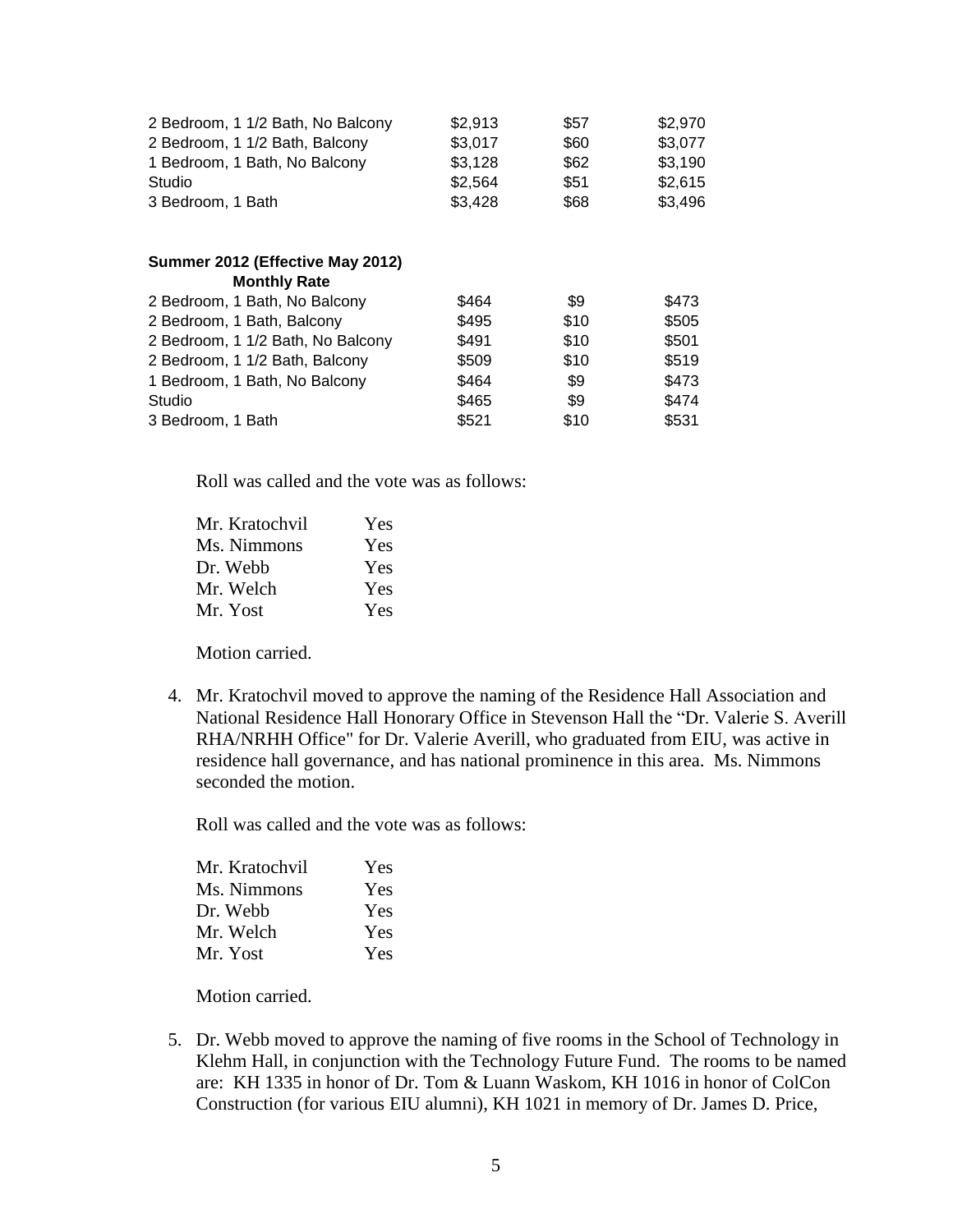KH 1102 in honor of Ross & Cindy McCullough, and KH 1120 in honor of Dr. Janet Treichel. Ms. Nimmons seconded the motion.

Roll was called and the vote was as follows:

| Mr. Kratochvil | Yes        |
|----------------|------------|
| Ms. Nimmons    | Yes        |
| Dr. Webb       | Yes        |
| Mr. Welch      | Yes        |
| Mr. Yost       | <b>Yes</b> |

Motion carried.

6. Mr. Kratochvil moved to approve the naming of the main hall in Lantz Building the "Baker-Warmoth Hall of Champions" for Walt Warmoth and Merv Baker. Mr. Yost seconded the motion.

Roll was called and the vote was as follows:

| Mr. Kratochvil | Yes        |
|----------------|------------|
| Ms. Nimmons    | <b>Yes</b> |
| Dr. Webb       | <b>Yes</b> |
| Mr. Welch      | <b>Yes</b> |
| Mr. Yost       | <b>Yes</b> |

Motion carried.

7. Mr. Kratochvil moved to approve the awarding of an Honorary Degree to Mr. Stephen A. Gosselin.

Mr. Gosselin graduated in 1979 with a BS in Finance. He is a business leader, philanthropist, volunteer and passionate advocate of his alma mater, Eastern Illinois University. Steve currently serves as Vice President of the Customer Service Division at Caterpillar, Inc. in Peoria, Illinois. In service of his alma mater, he is a member of the EIU Heritage Society, served six years on the Alumni Association Board of Directors, is a recipient of the Distinguished Alumni Award, and this fall served as an Executive-in-Residence for the School of Business. Ms. Nimmons seconded the motion.

Roll was called and the vote was as follows:

| Mr. Kratochvil | <b>Yes</b> |
|----------------|------------|
| Ms. Nimmons    | Yes        |
| Dr. Webb       | Yes        |
| Mr. Welch      | Yes        |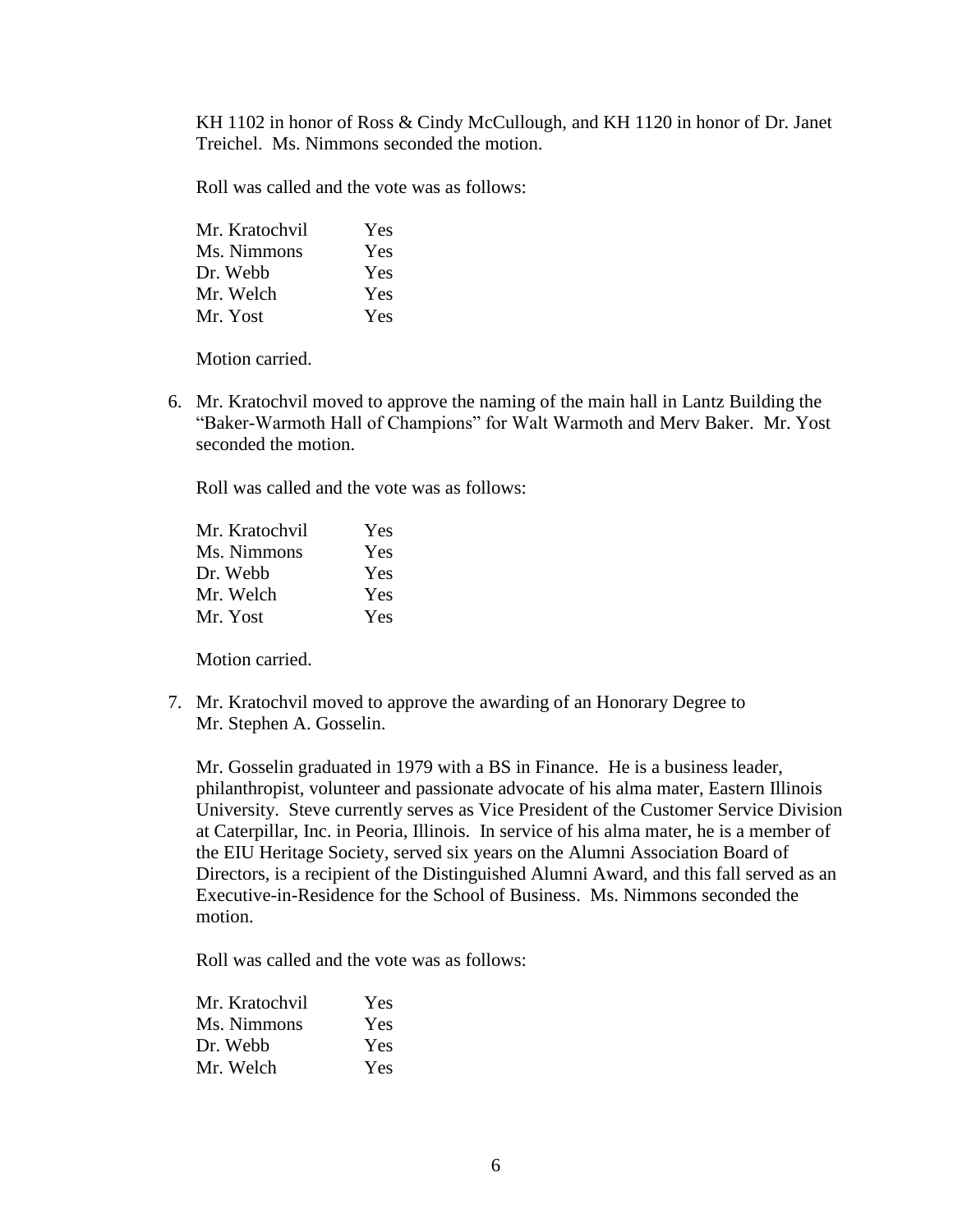Mr. Yost Yes

Motion carried.

8. Dr. Webb moved to approve the updates to the Campus Master Plan, subject to any changes that may be dictated by further information as this plan evolves. Mr. Yost seconded the motion.

Roll was called and the vote was as follows:

| Mr. Kratochvil | <b>Yes</b> |
|----------------|------------|
| Ms. Nimmons    | <b>Yes</b> |
| Dr. Webb       | <b>Yes</b> |
| Mr. Welch      | <b>Yes</b> |
| Mr. Yost       | <b>Yes</b> |

Motion carried.

9. Ms. Nimmons moved to approve the establishment of the Center for Clean Energy Research and Education. The Center is being developed by Dr. Peter Ping Liu, Professor in the School of Technology, with assistance from Dr. Robert Chesnut, Director of Research and Sponsored Programs. The Center will be funded by external grants, including \$56,500 already secured from the Charleston Area Charitable Foundation, equipment donations from community partners, and internal reallocations. Approval from IBHE must still take place. Mr. Yost seconded the motion.

Roll was called and the vote was as follows:

| Mr. Kratochvil | Yes        |
|----------------|------------|
| Ms. Nimmons    | <b>Yes</b> |
| Dr. Webb       | <b>Yes</b> |
| Mr. Welch      | Yes        |
| Mr. Yost       | Yes.       |

Motion carried.

10. Mr. Kratochvil moved to authorize President Perry to offer three-year contracts to Dr. Daniel Nadler, Vice President for Student affairs, and Dr. Blair Lord, Provost and Vice President for Academic Affairs. The term of both contracts will be February 1, 2011 through January 31, 2014. Mr. Yost seconded the motion.

Roll was called and the vote was as follows:

| Mr. Kratochvil | Yes |
|----------------|-----|
| Ms. Nimmons    | Yes |
| Dr. Webb       | Yes |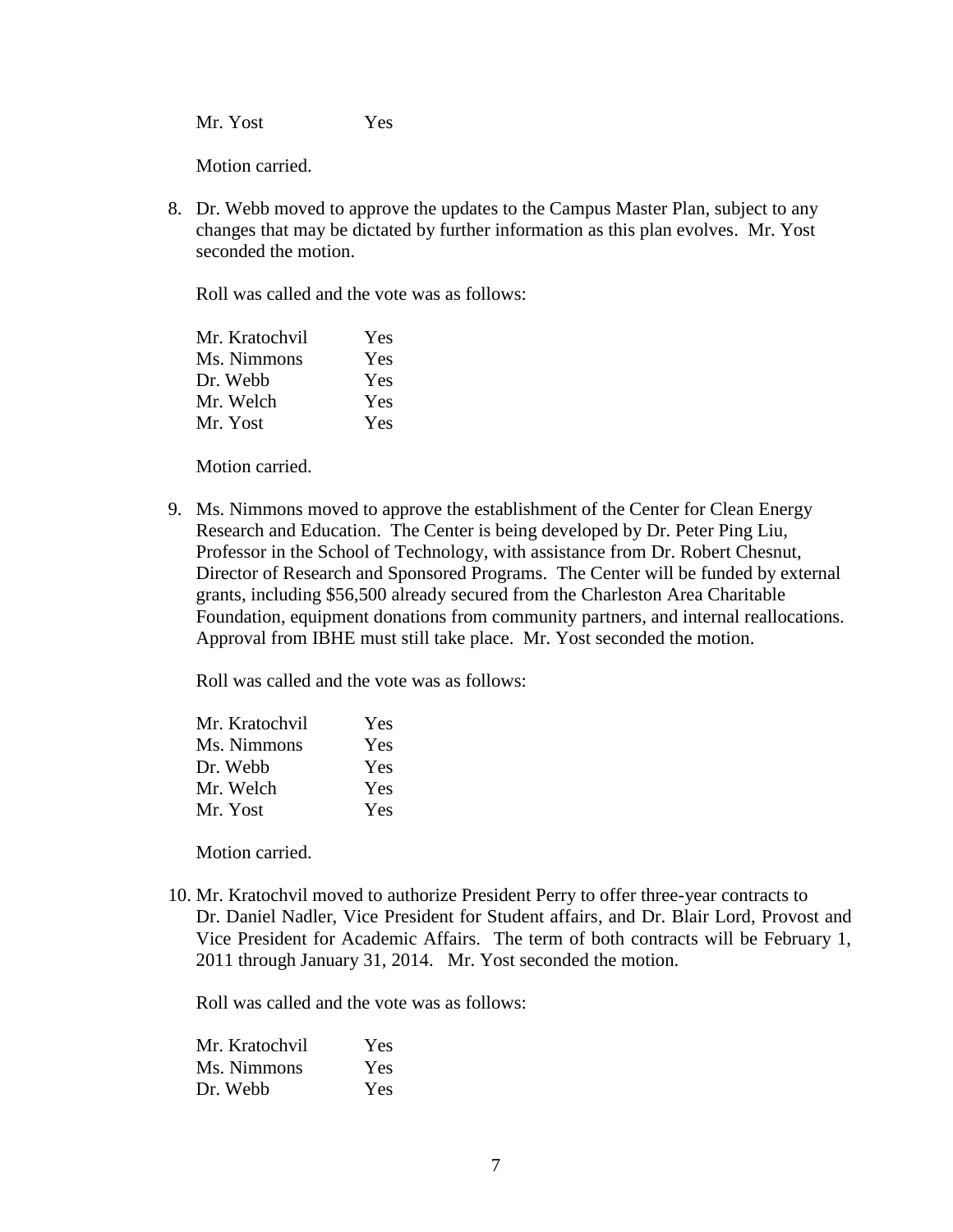Mr. Welch Yes Mr. Yost Yes

Motion carried.

## **Information Items**

## **President's Report**

Dr. Perry asked Dr. Lord and Dr. Weber to provide updates on Academic Affairs and collaborative strategic planning. Dr. Lord provided a six-month update on academic programs of the university. He shared information on degree programs, reporting that there are 47 undergraduate programs, and 25 master's degree programs. Dr. Lord mentioned Communication Studies, History, and English as three of the larger programs in the College of Arts & Humanities. In the Lumpkin College of Business & Applied Sciences, Family & Consumer Sciences, Management, and Accounting are the three largest programs. Within the College of Education & Professional Studies, the largest programs are Elementary Education, Kinesiology & Sports Studies, and Special Education. Within the College of Sciences, Biological Sciences, Psychology, and Sociology are the larger programs. Dr. Lord also shared information on IBHE program reviews, integrative learning, and first choice programs. He mentioned Eastern's first-year retention rate, which is just below 80%, and the six-year graduation rate, which is currently 58%.

Dr. Weber reported on the collaborative strategic planning effort, which is to ensure that Eastern Illinois University has a sustainable academic and financial future. Dr. Weber shared the five phases of the strategic planning process. The first phase is the "getting organized" phase, for which a Strategic Planning Steering Committee has been formed. The committee has about 24 members and is primarily made up of faculty, with the balance made up of administrative & professional, and civil service employees. Phase two of the process is asking people to look forward five and ten years, to identify trends and challenges that may be faced by higher education. In the third phase, the steering committee will organize the data gathered in phase two, and streamline it into five to ten strategic priorities or themes. Stage four will take place next fall, when the priorities or themes identified in phase three will be shared with the campus community. This will lead to developing goals for each of the identified strategic priorities, which is stage five of the process. These goals will make up the strategic plan, and this information will be brought before the board at the January 2012 meeting, for their approval.

# **Report from Board Chair**

Mr. Welch shared information on an upcoming conference that will be held in April, hosted by Hunter College in New York City. Mr. Welch, Dr. Perry, and Dr. Jeff Cross will all be participating in this conference, either as a panel moderator, a panel participant, or a presenter.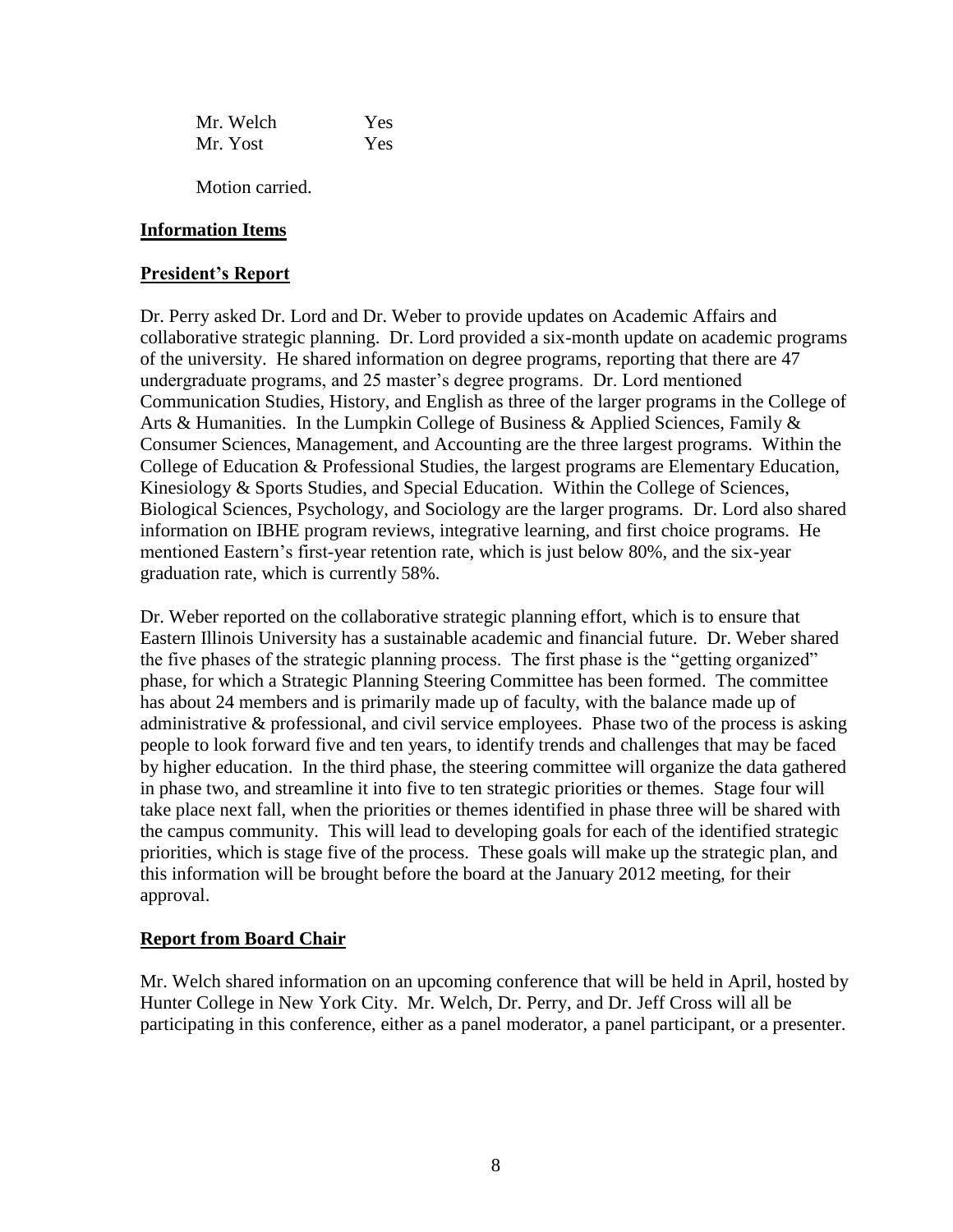# **Committee Reports**

Executive Committee – Mr. Welch mentioned a report on the Honors College, updates on the budget, legislative items, strategic planning, campus master plan, and the campaign for Eastern. Also discussed was the possibility of resurfacing O'Brien Field and the track. Dr. Perry provided the committee with a report from AASCU.

Board Relations – Ms. Nimmons reported that the Alumni Association has held 18 events so far this year, with a total of 1589 attendees. There are numerous other events currently being scheduled throughout the country. Ms. Nimmons shared an update on the campaign for Eastern. As of the end of November 2010, the campaign had achieved 78.5 % of the total goal. This includes \$26.5 million in cash pledges, and \$12.7 million in planned gifts. Ms. Nimmons congratulated Mr. Martin and the entire Philanthropy staff for their work on the campaign. She also mentioned dates for Legacy Weekend, which is scheduled for April 15 – 16, 2011.

Finance/Audit Committee – Dr. Webb commented on state funding, and the hopes that the recent income tax increase will help fund the debt owed to the university by the state.

Academic & Student Affairs Committee – Mr. Welch mentioned a review of the shared governance committee initiated by Dr. Perry, review of the survey on student engagement, and the issue of safety on campus.

Board Regulations – No report.

## **Reports from Constituencies**

Student Government – Michelle Murphy shared information on how the vacant student trustee position will be filled. Typically, this position is filled via appointment by the student body president. However, because the student trustee was also a student Vice President, the position must be filled by a student body vote. Ms. Murphy has asked that applications for the position be turned in by January 19, 2011, with the election to be held January 24 and 25, 2011.

### **Summary of Purchases \$100,000 - \$249,999**

| Vendor | <b>Type of Purchase</b> | <b>Bids</b> | Amount |
|--------|-------------------------|-------------|--------|
| None   |                         |             |        |

## **Financial Aid Programs Report**

Eighty-two percent of Eastern's student body received some type of financial assistance in FY 2010 in the form of loans, scholarships, grants, tuition waivers and/or employment, from various federal, state and university programs. Financial aid in FY 2010 totaled \$118,339,383 at Eastern; 66 percent came from federal sources, 12 percent from the State, 15 percent from institutional sources and 7 percent from other sources. Dr. Nadler thanked the Financial Aid office for their hard work, and recognized the Director of Financial Aid, Jerry Donna.